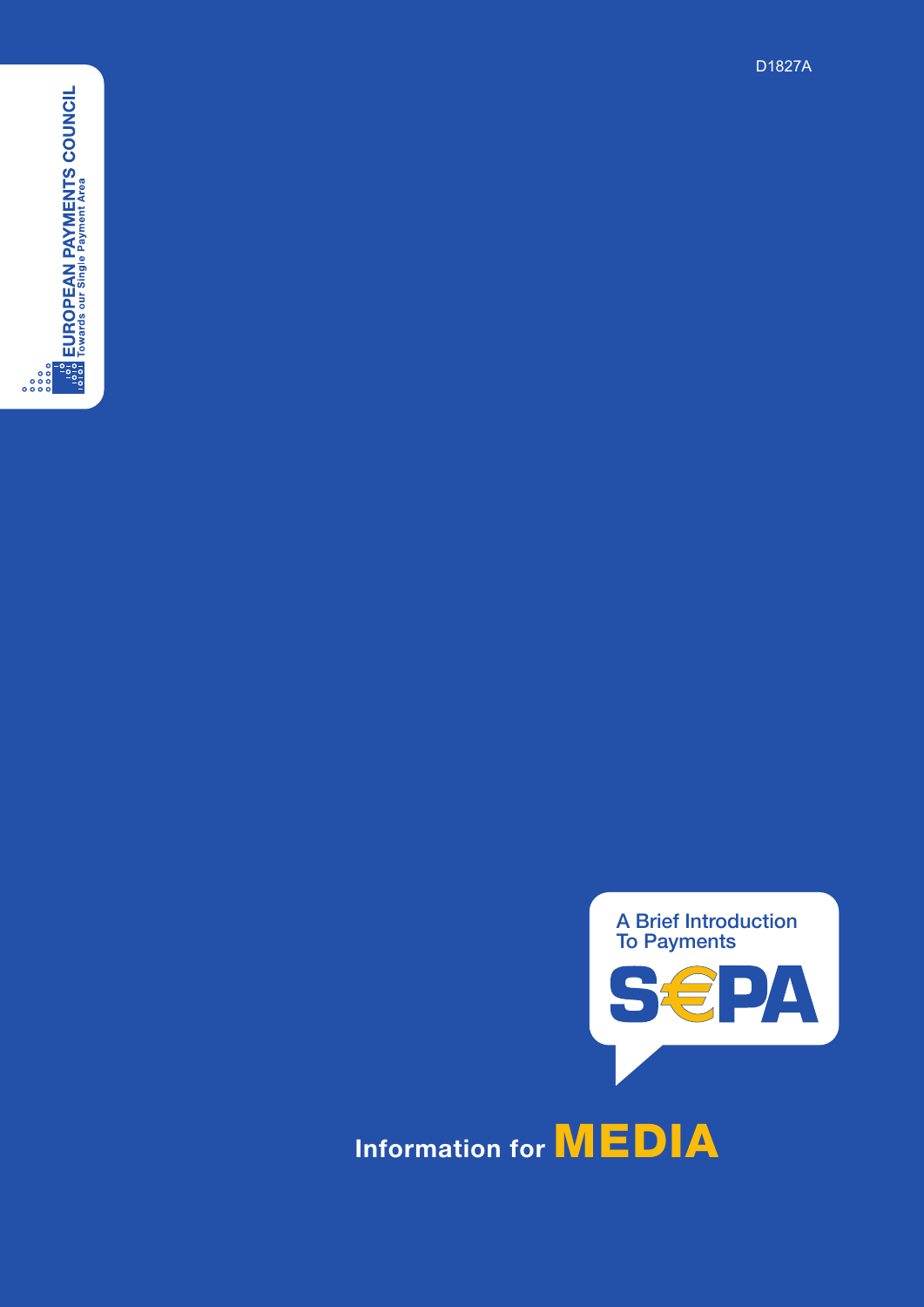

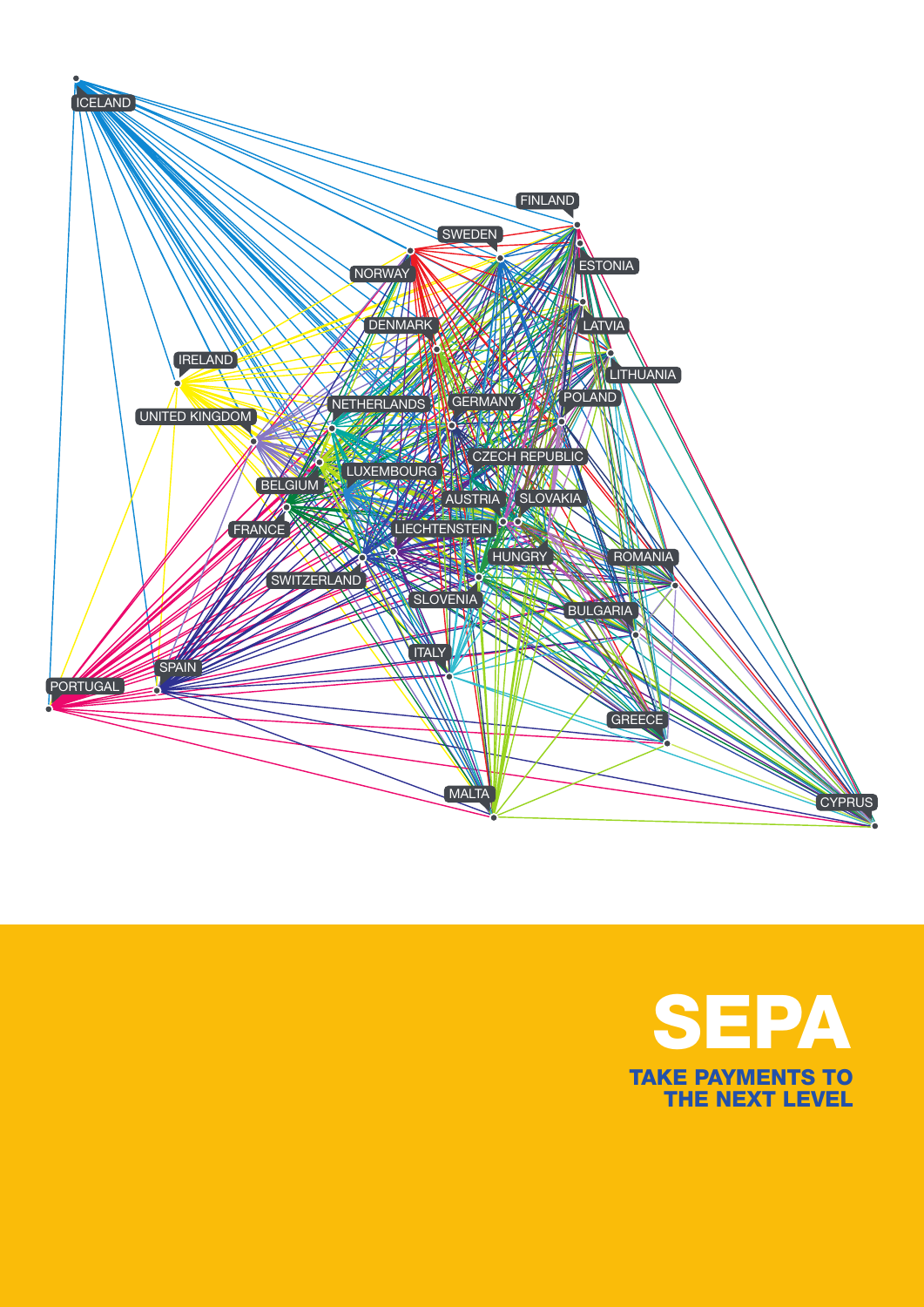

#### **A BRIEF INTRODUCTION** TO PAYMENTS

| 1. INTRODUCTION                              | 4              |
|----------------------------------------------|----------------|
| 2. RETAIL PAYMENTS / PAYMENT SYSTEMS         | 5              |
| 2.1 SEPA - Single Euro Payments Area         | 5              |
| 2.2 Straight-Through-Processing (STP)        | 5              |
| 3. PAYMENT TRANSACTIONS                      | 6              |
| 3.1 Four-Corner-Model                        | 6              |
| 3.2 Credit Transfer                          | 6              |
| 3.3 Remittance Information                   | 7              |
| 3.4 Direct Debit                             | $\overline{7}$ |
| 4. CLEARING AND SETTLEMENT MECHANISMS        | 8              |
| 4.1 Infrastructure / CSMs                    | 8              |
| 4.2 Reachability                             | 8              |
| 5. SEPA CARDS FRAMEWORK (SCF)                | $\overline{9}$ |
| <b>6. SEPA SCHEMES</b>                       | 10             |
| 6.1 SEPA mandate                             | 11             |
| 6.2 Mandate migration                        | 11             |
| 6.3 Scheme participant                       | 11             |
| 6.4 Additional Optional Services (AOS)       | 11             |
| 6.5 International Bank Account Number (IBAN) | 12             |
| 6.6 Bank Identifier Code (BIC)               | 12             |
| 6.7 Share (SHA)                              | 12             |
| 6.8 Migration                                | 12             |
| 7. PAYMENT SERVICES DIRECTIVE (PSD)          | 13             |
| 8. SEPA DATA FORMAT                          | 14             |
| 8.1 UNIFI (ISO 20022) XML message standard   | 14             |
| 8.2 ISO 20022                                | 14             |
| 8.3 Extensible Markup Language (XML)         | 14             |
| 9. SEPA: NEXT STEPS                          | 15             |
| 9.1 Customer-to-Bank messages                | 15             |
| 9.2 E & M channels                           | 15             |
| 9.3 E-mandate                                | 15             |
| 9.4 Bank-to-Customer messages                | 16             |
| 9.5 E-invoicing                              | 16             |
| 10. HOW TO MAKE SEPA A SUCCESS               | $17 - 18$      |
| 11. WHERE TO DIRECT MEDIA INQUIRIES          | 19             |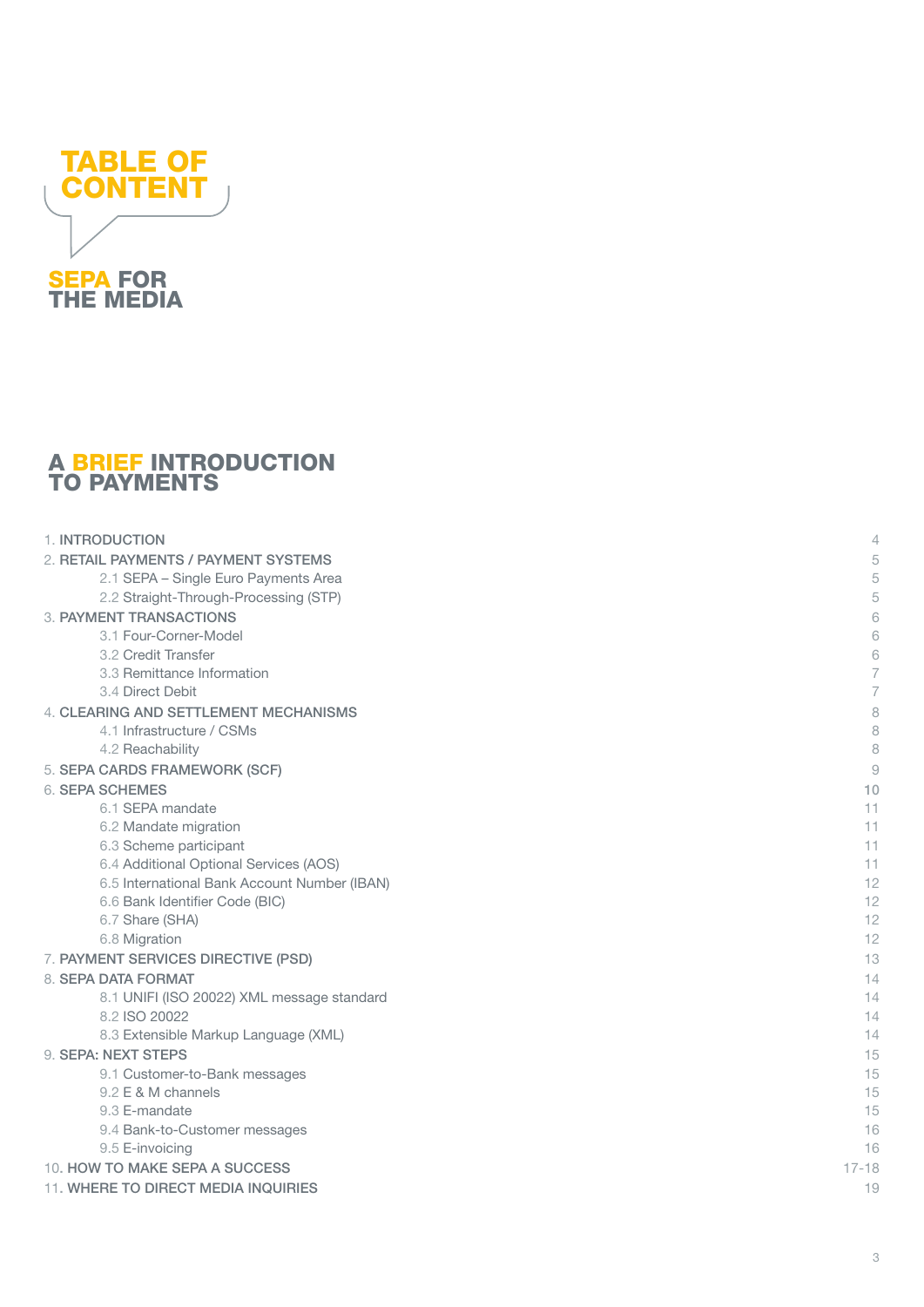<span id="page-3-0"></span>IRODUCTI 1.

■ SEPA – the Single Euro Payments Area – is an EU-wide policymaker-driven integration initiative (not a market-driven process) envisioned by the EU governments and fully supported by the European Commission and the European Central Bank as a major prerequisite to achieve the completion of the EU internal market and monetary union.

**E**> Following the introduction of euro notes and coins in 2002, attention focused on harmonising more than twenty national and cross border payment systems which exist in Europe today. Integrating these systems is a natural step towards making the euro a truly single and fully functioning currency.

**■ SEPA will be the area where citizens, com**panies and other economic actors make and receive payments in euro, whether between or within national boundaries, under the same basic conditions, rights and obligations. In SEPA, people will be able to make payments in euro anywhere in Europe as easily as if they were making a payment in their home town.

 $F$  The SEPA vision is supported by Europe's banks. The European banking industry is working together through the European Payments Council (EPC). The EPC is a joint initiative created to coordinate the definition and implementation of the necessary uniform payment standards to realise an integrated euro payments market. EPC has defined schemes, consisting of specific business rules and practices and applied them to standards for SEPA Credit Transfers and SEPA Direct Debits.

**■** SEPA will become a reality when a critical mass of euro payments has migrated from legacy payment instruments to the new SEPA payment instruments. Although the European banks have decided to take a leading role in this migration by self regulation, SEPA will be realised only when key stakeholders such as corporates, small and middle-sized enterprises (SMEs) and public authorities embrace the SEPA vision and commit to implementing the necessary changes.

*To facilitate a better understanding of the SEPA initiative, the EPC offers this brief introduction to payments in general and SEPA in particular. In-depth information is available at [www.europeanpaymentscouncil.eu](http://www.europeanpaymentscouncil.eu/)*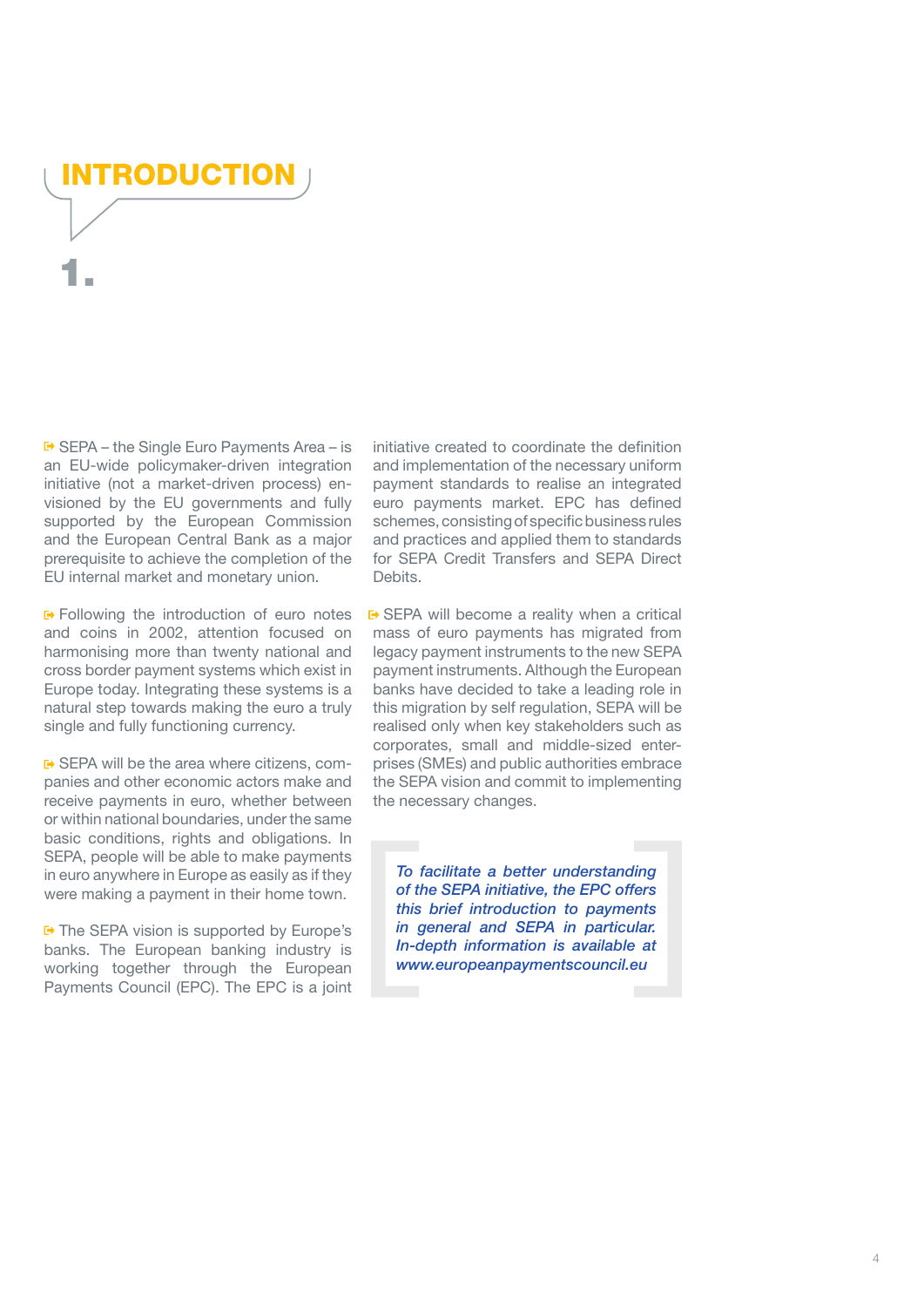<span id="page-4-0"></span>

 $F$  The term retail payments refers to payments of usually low value which are processed via payment systems that clear and settle high numbers of transactions every day (in the European Union, for example, more than 60 billion cashless payments are processed annually).

 $F$  Payment systems are based on business rules, data formats for the exchange of information and other procedures observed by participants in the payment markets (citizens, enterprises, public authorities et al).



#### 2.1 SEPA - SINGLE EURO PAYMENTS AREA

**Payments** systems have traditionally evolved within national borders, e.g. today there exist more than 20 different national systems in the EU.

 $\blacktriangleright$  The initiative launched to create the Single Euro Payments Area (SEPA) aims at the realisation of one integrated system for the processing of domestic and 'cross-border' mass payments in euro between bank accounts located in SEPA. The geographical scope of SEPA encompasses the 27 EU member states, Iceland, Liechtenstein, Norway and Switzerland.



 $\rightarrow$  The processing of retail payments usually requires highly standardised information to ensure low cost automation or straightthrough-processing (STP), e.g. processing without manual intervention.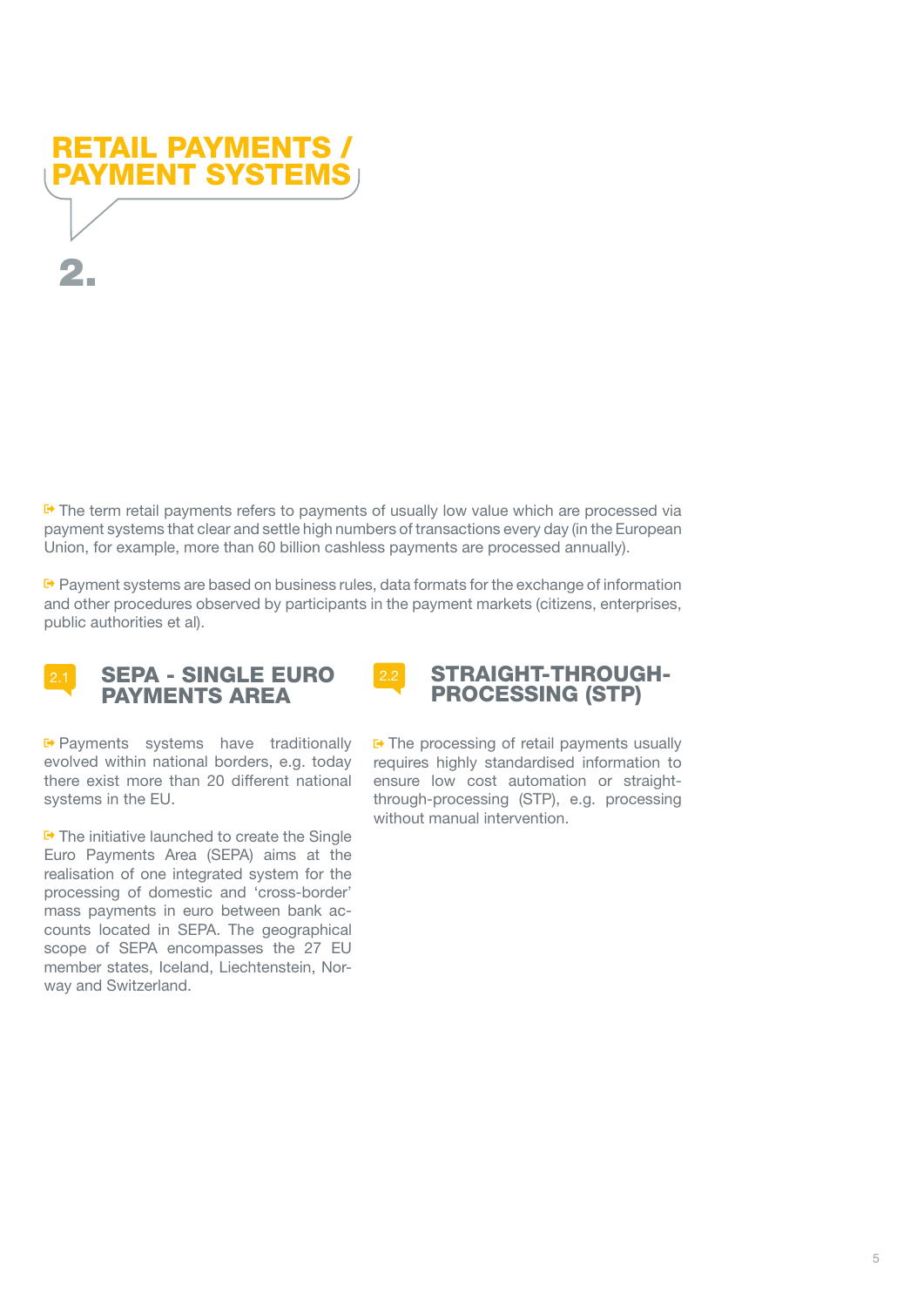<span id="page-5-0"></span>

 $\leftrightarrow$  A payment transaction is defined as an act, initiated by the payer or by the payee, of placing, transferring or withdrawing funds. If such a payment transaction involves the movement of funds between different bank accounts, the payment transaction will be carried out according to the terms of a prior agreement between users and providers of payments services (a so called framework contract).

 $F^*$  These terms may be laid down, for example, in the general terms and conditions of business of a credit institution or other payments services providers.

# **3.1 FOUR-CORNER-MODEL**

The four-corner-model describes the flow of information between the banks and their customers involved in a payment transaction.

# **3.2 CREDIT TRANSFER**

 $\blacktriangleright$  The credit transfer starts with the originator (payer) who initiates a payment at an originator bank in order to transfer funds to a beneficiary (payee).

**□** The credit transfer is exchanged between the originator bank and the beneficiary bank. This exchange involves a payment message exchanged between the originator bank and the beneficiary bank.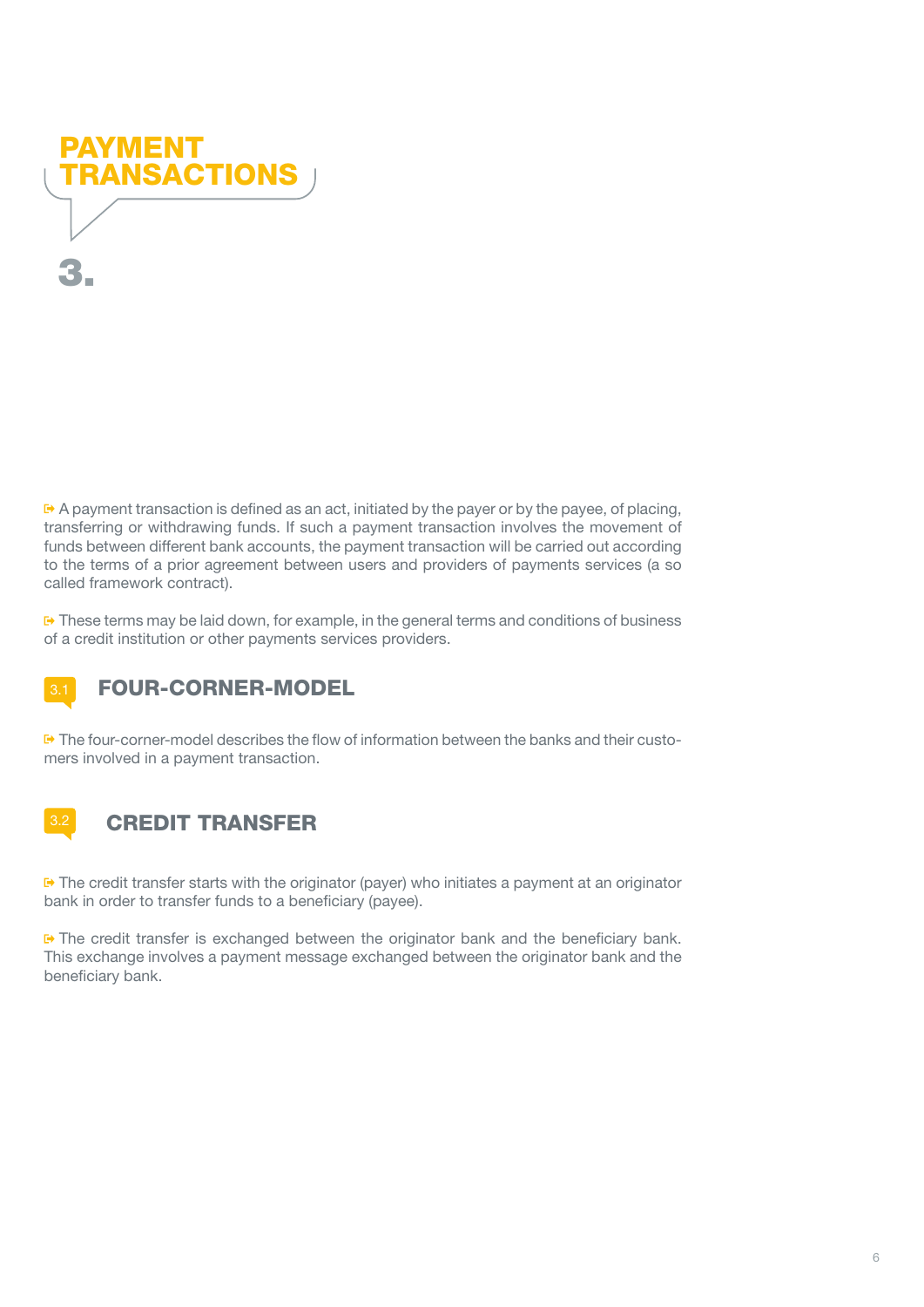<span id="page-6-0"></span>

## **3.3 REMITTANCE INFORMATION**

 $E^*$  The payment instruction contains – at least – details of the originator and the originator's bank as well as of the beneficiary and the beneficiary's bank; the amount of the credit transfer and remittance information if needed.

Remittance information is often used to provide the beneficiary with data needed to reconcile the payment with any underlying transaction (e.g. an invoice number). At a later stage, the beneficiary and the originator are normally informed about the transaction via an account statement.



#### **3.4 DIRECT DEBIT**

 $\overline{P}$  In the case of a direct debit, the process starts with the creditor (payee) who wishes to settle a claim such as a utility bill, for example. In this case the creditor is a utility company and the debtor (payer) is a consumer. The creditor initiates the payment by presenting the direct debit collection to his bank (the creditor bank).

 $\mathbb{F}$  In order to collect the payment from the debtor (payer), the payment message and the funds are exchanged between the creditor bank and the debtor bank. The debtor is informed that his account has been debited via an account statement.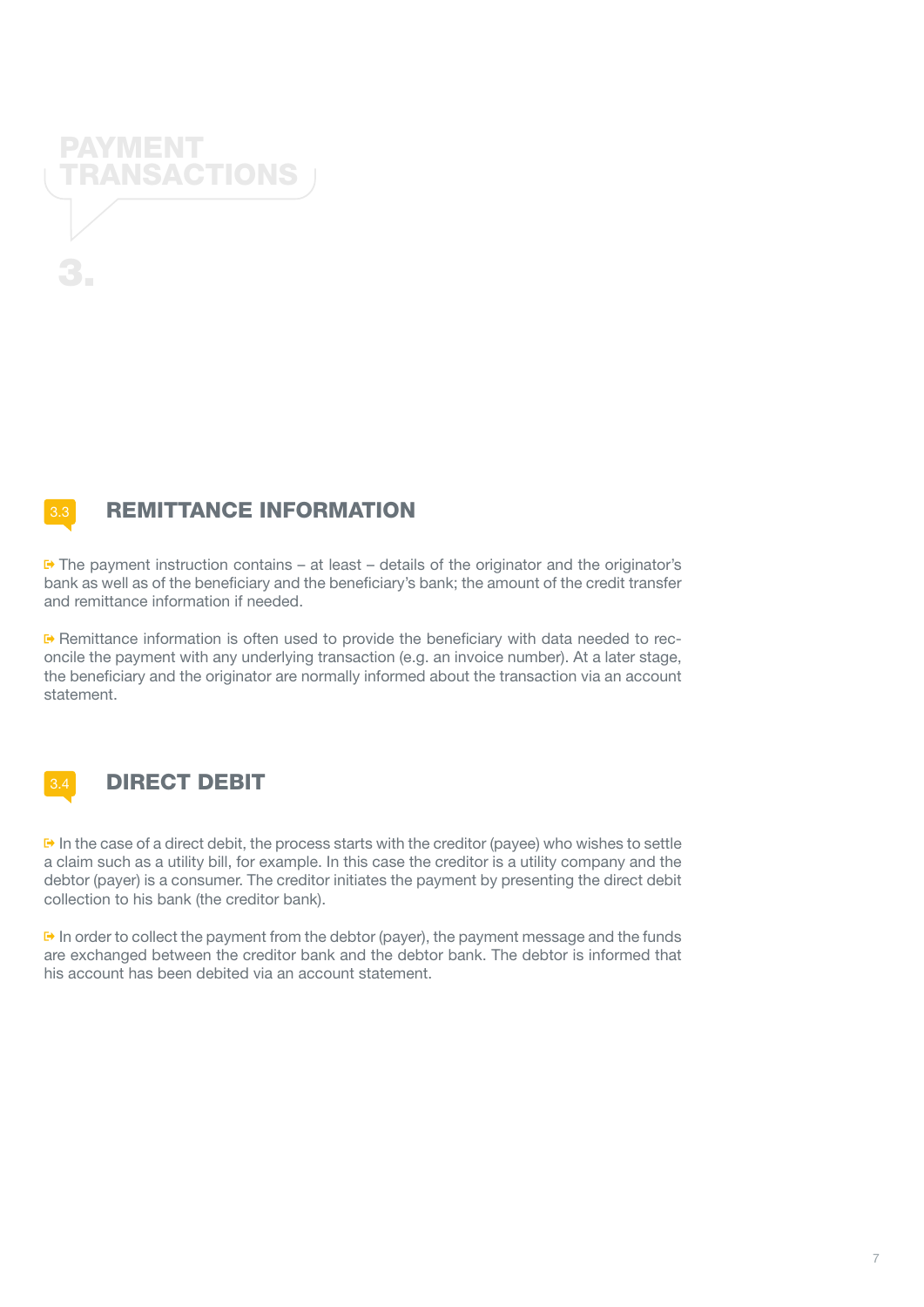<span id="page-7-0"></span>

 $\blacktriangleright$  The execution of a payment transaction cannot be compared to sending an e-mail. Firstly, the execution of a payment transaction requires sending the message from bank A to bank B that funds have to be exchanged. This message also includes the information about the sender, the beneficiary, and the transaction itself. Secondly, the value of these funds must actually be exchanged between bank A and bank B.

 $\blacktriangleright$  Clearing describes the process of transmitting, reconciling and, in some cases, confirming payment orders between banks (exchange of payment messages). Settlement describes the discharge of obligations with respect to the transfer of funds between banks (exchange of money, for example, between the originator bank and the beneficiary bank during the execution of a credit transfer).



4.1 INFRASTRUCTURE / **CSMs** 

 $E$  The systems established to carry out clearing and settlement are referred to as infrastructures or clearing and settlement mechanisms (CSMs). These infrastructures can be banks as well as separate business entities (which may or may not be owned by banks).

**E**> Traditional payment clearing (exchange of messages) and settlement systems are governed by the respective national payment conventions. SEPA requires infrastructures that support both the SEPA schemes and standards (see below).



**□** The most important criterion of a SEPA infrastructure is the reachability of all scheme participants (banks): Where a payment from bank A located anywhere in SEPA to bank B located anywhere in SEPA is requested, bank A has to be able to reach bank B bilaterally or via an infrastructure to ensure that the payment is executed on a timely basis<sup>2</sup>.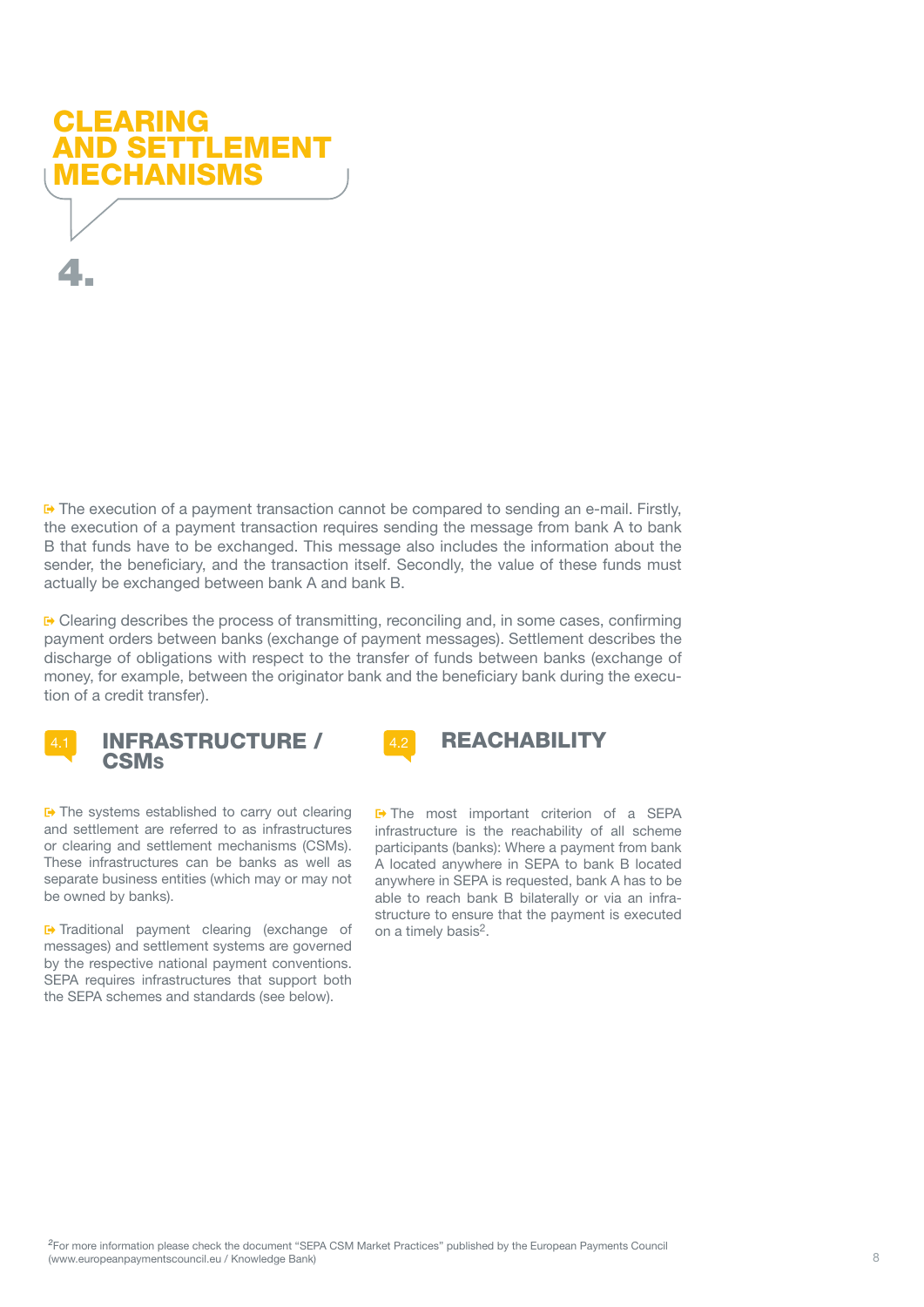<span id="page-8-0"></span>

Please refer to the 'Questions & Answers on the SEPA Cards Framework' which can be downloaded at www.europeanpaymentscouncil.eu.

 $\blacktriangleright$  The SEPA for cards will be achieved to the greatest extent possible through the use of open and free standards, available to all parties within the card payment value chain. In cooperation with other stakeholders, EPC is carrying out a card standardisation programme designed to remove any technical obstacle preventing a consistent customer experience thoughout the SEPA cards market.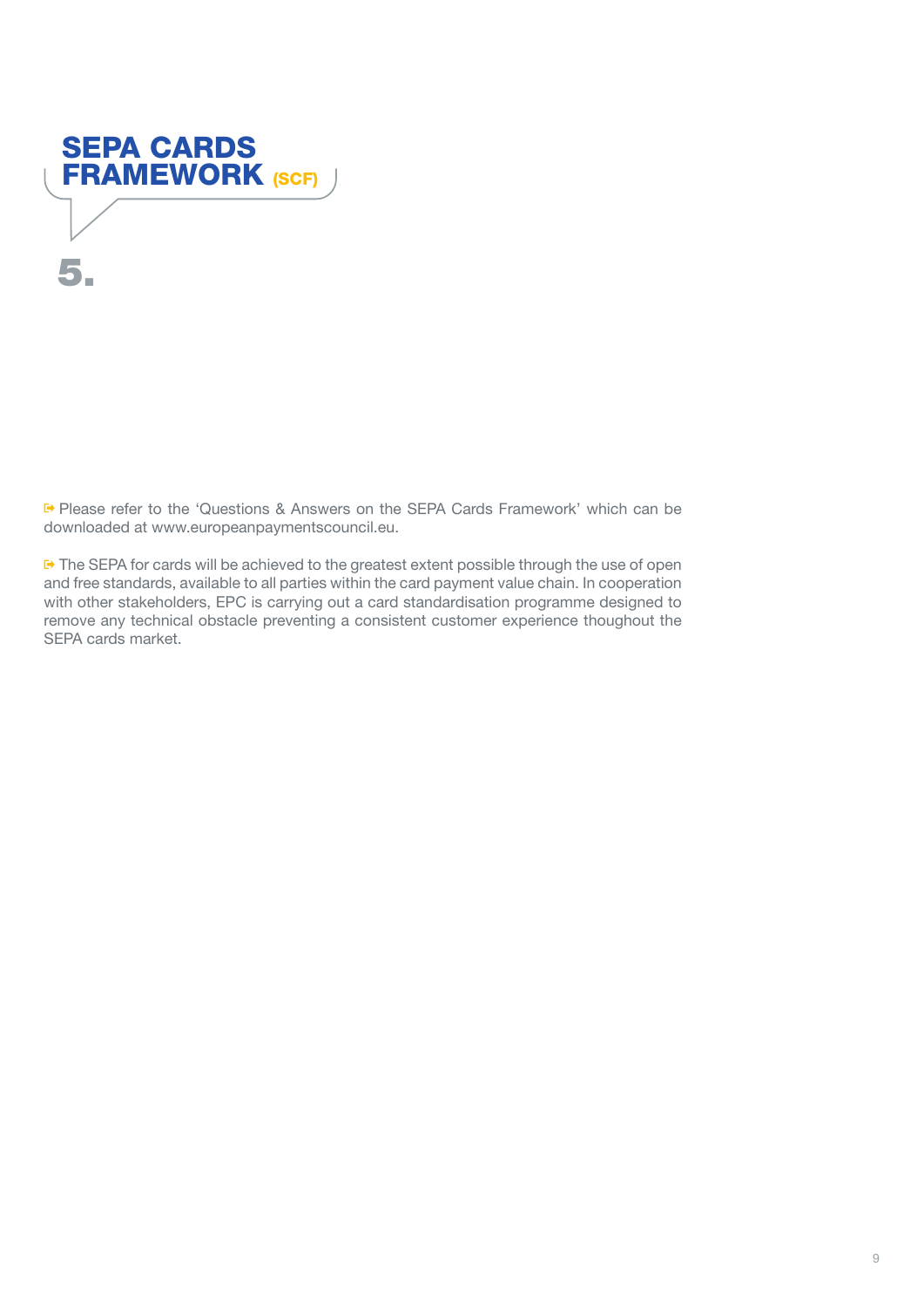<span id="page-9-0"></span>

The principles of the SEPA schemes are laid down in the SEPA Credit Transfer Scheme Rulebook, the SEPA Core Direct Debit Scheme Rulebook and the SEPA Business to Business Direct Debit Scheme Rulebook, respectively, which have been released by the EPC. The Rulebooks define business rules regarding the processing of SEPA transactions between scheme participants (banks).

> *The SEPA Scheme Rulebooks and the accompanying Implementation Guidelines, approved by the EPC, are the definitive sources of information regarding the rules and obligations of the schemes. The latest versions of the Rulebooks and Implementation Guidelines can be obtained at [www.europeanpaymentscouncil.eu.](http://www.europeanpaymentscouncil.eu/)*

■ The EPC has set a number of requirements which apply equally to the SEPA Credit Transfer Scheme (SCT) and to the SEPA Direct Debit Scheme (SDD) to allow uniform, automated processing of SEPA payments.

The customers' accounts are identified by an International Bank Account Number (IBAN). The banks are identified by a Bank Identifier Code (BIC). The scope of SEPA payments is limited to payments in euro between accounts held in the SEPA countries. The SEPA Business to Business Direct Debit Scheme (B2B) is the basis for the development of direct debit products allowing business customers to make payments by direct debit to other businesses. The two SEPA Direct Debit Schemes create for the first time a payment instrument that can be used for both national and SEPA-wide direct debit collections. This will effectively make the market much more competitive, to the benefit of consumers and creditors alike.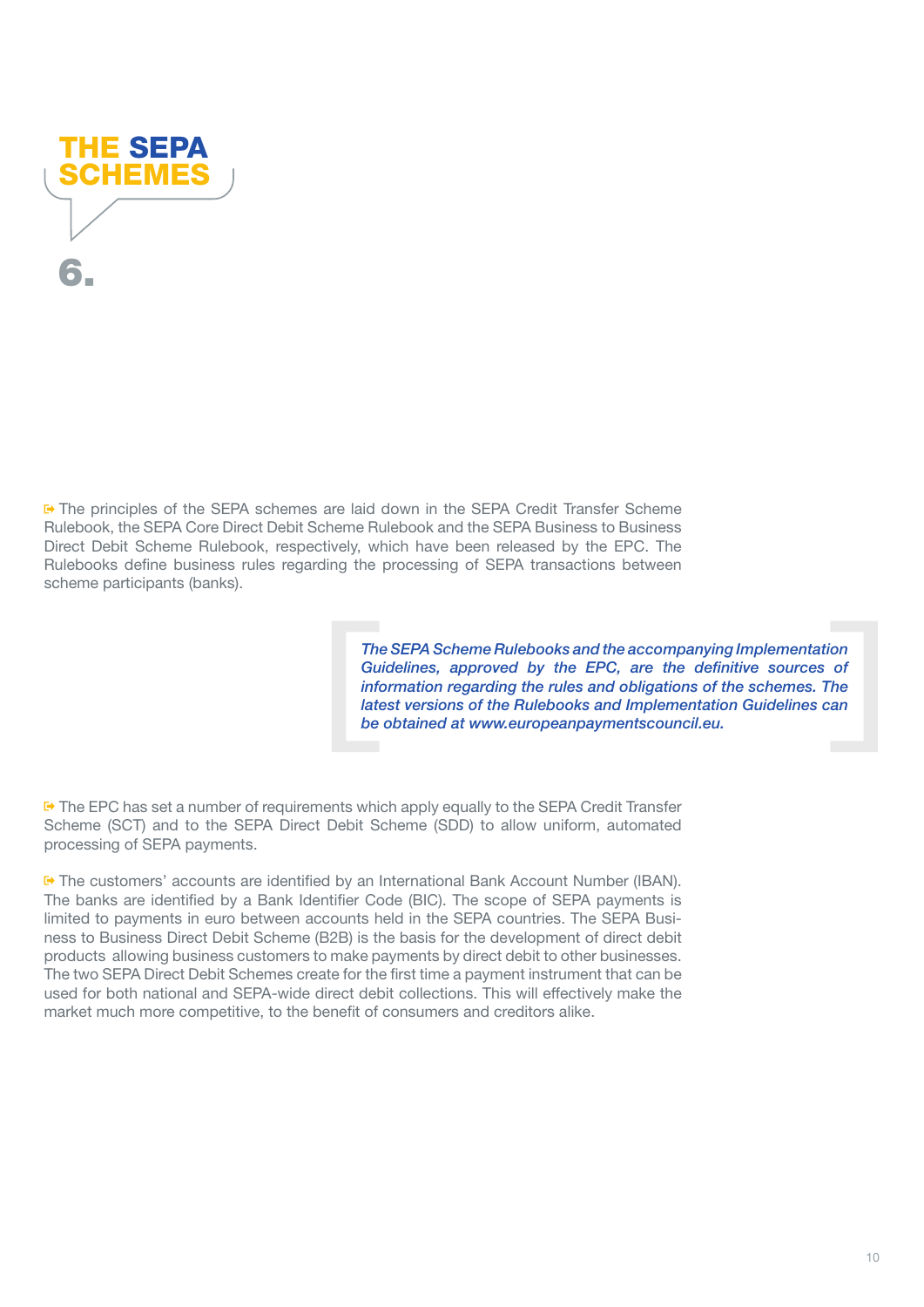**6.1 SEPA MANDATE** 

■ The mandate in the SEPA Direct Debit is the expression of consent of the debtor to authorise the creditor to present payment collections, e.g. to withdraw money from the account of the debtor (payer).

Under the SEPA Direct Debit Scheme the debtor issues two instructions on signing the mandate form: (a) authorising the creditor to collect payments from the debtor's bank account by direct debit and (b) instructing the debtor bank to make the direct debit payments as instructed by the creditor. The mandate may be issued in paper form or electronically (see 'e-mandate' below under 'SEPA: Next Steps').

 $\blacktriangleright$  To facilitate the change-over for businesses to the SEPA Direct Debit Scheme it is imperative that mandates existing today can equally be used under the new SEPA Scheme.

■ Since existing mandates in the different SEPA communities vary considerably it is the responsibility of each community to choose the appropriate approach that will ensure a user-friendly and legally sound way of mandate migration. In some SEPA countries the support of national legislators will be required.

A scheme participant is a bank or a payment institution which has formally adhered to the SEPA schemes. The SEPA Credit Transfer Scheme was launched in January 2008. At www.europeanpaymentscouncil. eu a list of the SEPA Credit Transfer scheme participants can be obtained.

 $\rightarrow$  The general SEPA-wide launch date for the SEPA Direct Debit Schemes has now been set in principle by the EPC for November 2009. This launch date coincides with the deadline for all EU member states to have adopted the EU Payment Services Directive (PSD) into national law.

#### 6.4 ADDITIONAL OPTIONAL SERVICES (AOS)

**■** For the SEPA Schemes it is recognised that individual scheme participants (banks) will provide complementary services based on the schemes so as to meet specific customer needs. It is also possible that communities of scheme participants (bank groups) will develop such complementary services. These services are known as community Additional Optional Services (AOS).



<span id="page-10-0"></span>

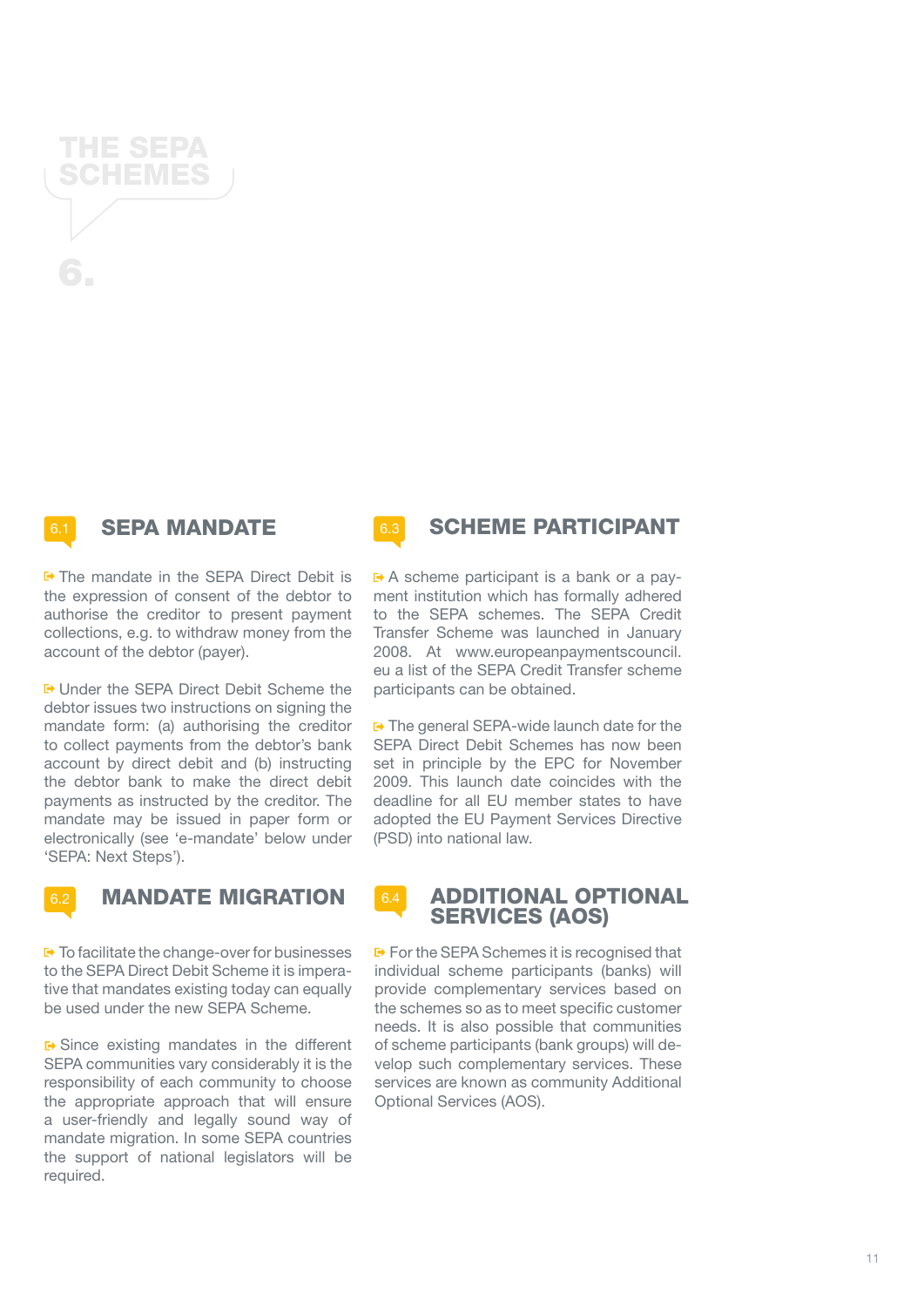#### INTERNATIONAL BANK ACCOUNT NUMBER (IBAN)

<span id="page-11-0"></span>THE SEPA SCHEMES

6.

The International Bank Account Number (IBAN) is based on ISO standard 13616. The IBAN comprises an international part – the country code and the check digits – and a national component.

While the length of the IBAN varies from country to country, it is the same within a country. The check digit can be used to determine whether the IBAN is correct.

 $F$  This check can be made by the customer himself or by his bank when the payment is initiated. Should the IBAN not be correct, the payment will be queried. The most important aspect regarding the IBAN is that it allows the identification of any account in the SEPA area.



BANK IDENTIFIER

CODE (BIC)

6.6

 $\rightarrow$  The implementation of SEPA payment instruments means bank customers need to use both IBAN and BIC.

The SEPA communities will provide conversion services to facilitate the change-over for businesses as they will have to update their databases containing customer account information to IBAN and BIC.

 $\rightarrow$  In the SCT scheme, the Share (SHA) principle applies, which means that the originator and beneficiary are charged separately and individually by the originator bank and beneficiary bank, respectively.

6.7 **SHARE (SHA)** 

 $E$  This is to ensure that charges are not deducted from the amount of the payment. The basis and level of charges to customers are entirely a matter for individual banks.

*According to a recent study conducted by request of the European Commission, the replacement of existing national payment systems by SEPA holds a market potential of up to €123 billion in benefits, cumulative over six years and benefiting the users of payment services.*

### **6.8 MIGRATION**

 $E$  The SEPA vision as held by the political initiators of the process, e.g. the EU-governments, the European Commission and the Governing Council of the European Central Bank, expect in the long term the replacement of euro legacy payment instruments by SEPA payment instruments in the euro area (migration). EPC holds the view that migration of legacy systems is a matter to be determined by the responsible bodies at a national level.

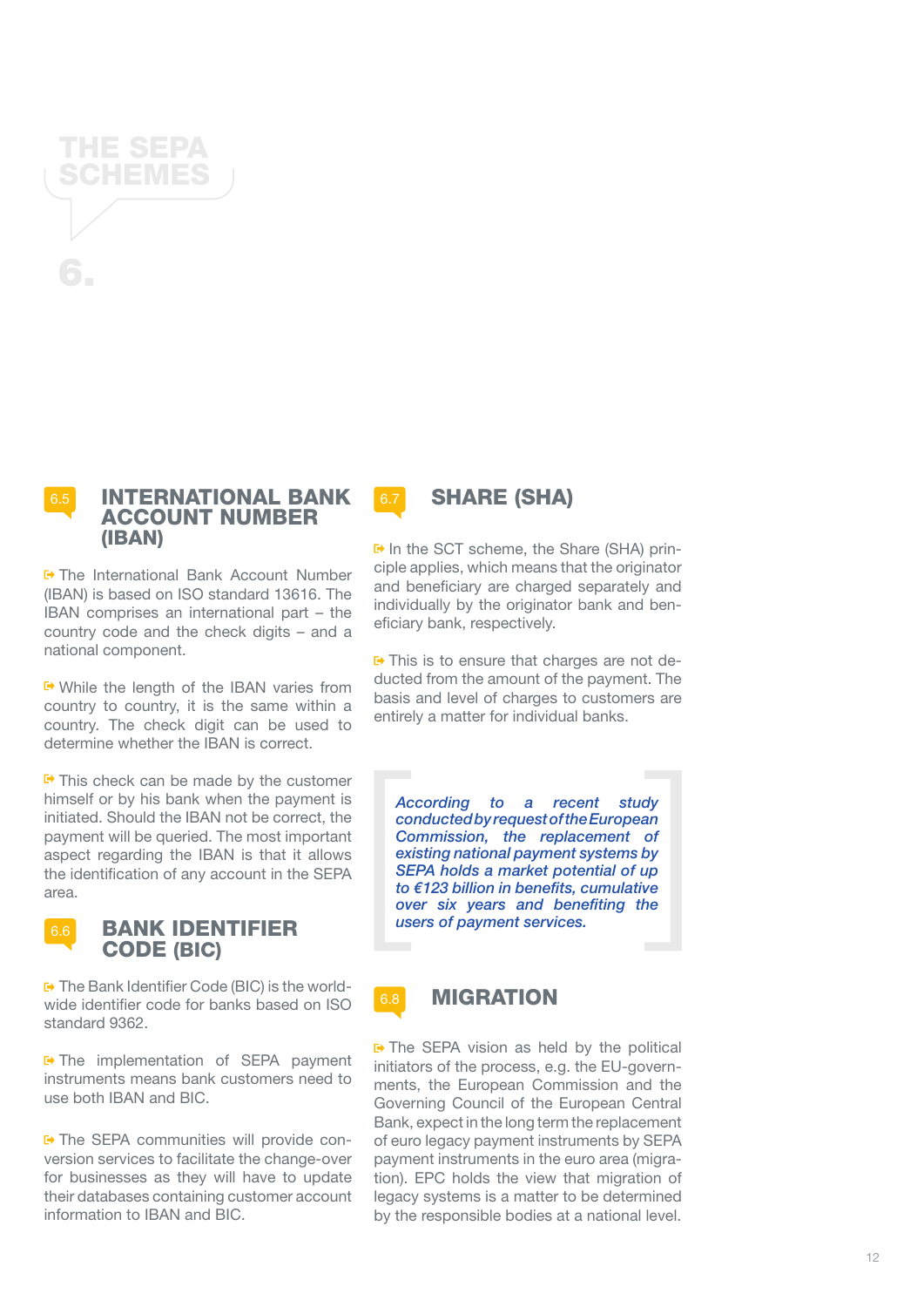<span id="page-12-0"></span>

The Payment Services Directive (PSD) adopted by the Council and the European Parliament aims at establishing a modern and comprehensive set of rules applicable to all electronic payment services – not just SEPA services – in the European Union.

**■** The PSD is of particular relevance with respect to the introduction of the SEPA Direct Debit due to the fact that the PSD establishes common rules for the authorisation and the revocation of debits.

Therefore, the general SEPA-wide launch date for the SEPA Direct Debit Schemes has now been set in principle by the EPC for November 2009. This launch date coincides with the deadline for all EU member states to have adopted the Payment Services Directive into national law.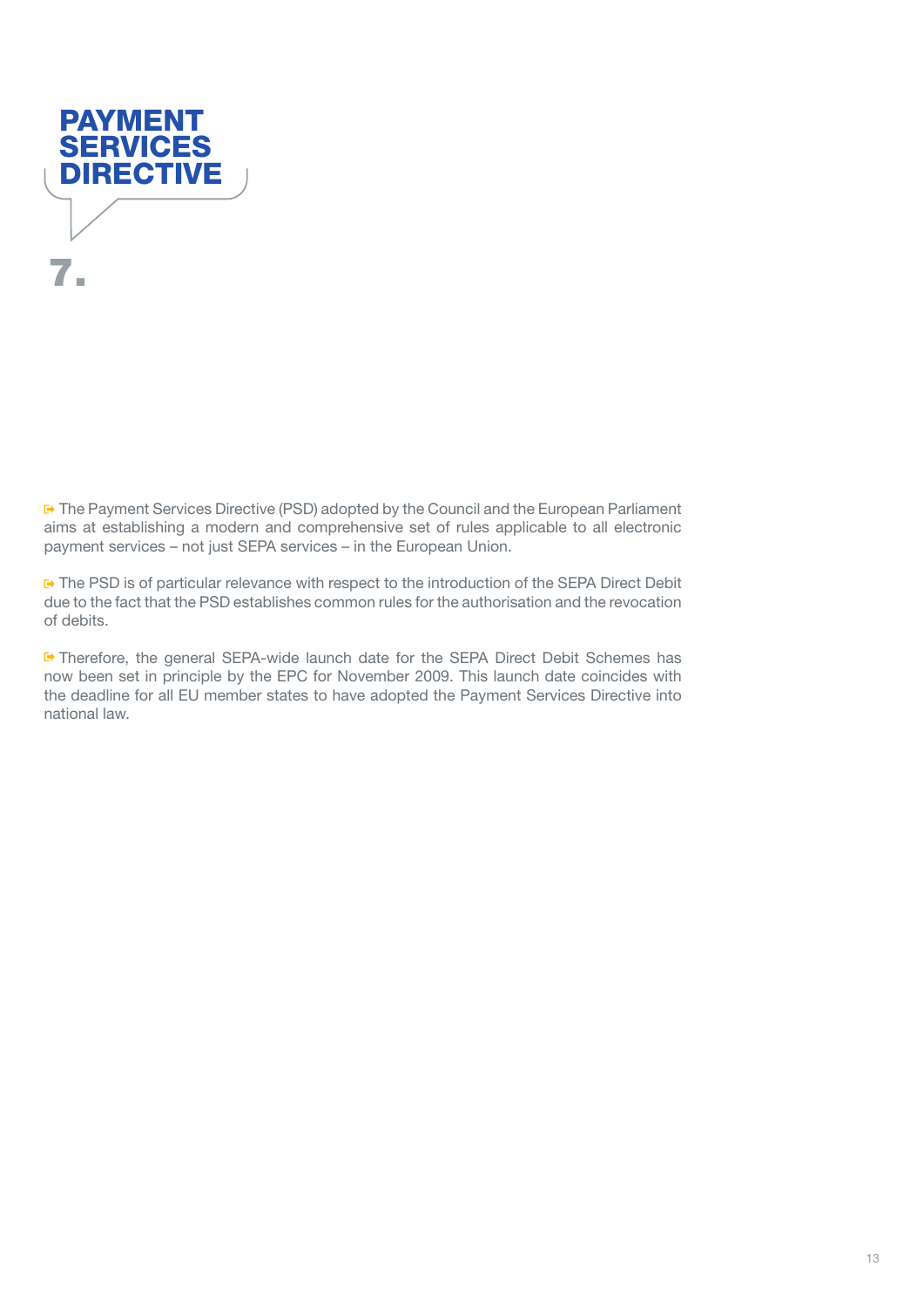<span id="page-13-0"></span>SEPA DATA FORMAT 8.

#### 8.1 UNIFI (ISO 20022) XML MESSAGE STANDARD

 $\rightarrow$  A common data format that is used by all the parties in a payment transaction is essential for cost-efficient handling of billions of payments. Today, dozens of different data formats are in place to process payments across different national clearing systems in the European Union. The realisation of SEPA therefore requires agreement on a common set of data to be exchanged in a common syntax. The SEPA Data Format is based on the global UNIFI (ISO 20022) XML Message Standard.

 $\rightarrow$  This format is binding for the exchange of payments between banks. However, banks may continue to accept other formats from customers for SEPA payments.

#### **ISO 20022**

ISO, the International Organisation for Standardisation, has done work on modelling financial industry messages. This is set out in ISO Standard 20022 (see www.iso20022.org). This standard provides a methodology for defining business processes and the related data elements which can then be translated into different syntaxes such as XML. In the ISO process, business requirements are defined for all global markets. This means that each community / market such as SEPA will need to define within the global standard its own version, specific to its own situation. For example, data elements specific to the US and Asian markets would be excluded from the SEPA requirements, while the use of IBAN would be mandatory for identifying a customer's account.

#### 8.3 **EXTENSIBLE MARKUP** LANGUAGE (XML)

**F** The Extensible Markup Language (XML) syntax was recommended by ISO as the physical data model. XML is a generalpurpose specification for creating custom markup languages. It is classified as an extensible language, because it allows its users to define their own elements. Its primary purpose is to facilitate the sharing of structured data across different information systems such as the internet. XML is recommended by the World Wide Web Consortium. It is a fee-free open standard.

■ With the launch of the SEPA Credit Transfer, EU banks are the first in the world to deploy a new format based on global standards (ISO 20022 XML) for mass euro payment transactions. This innovation is likely to have an impact far beyond Europe, as corporates and banks in Asia and in the Americas have already started to realise the global implications of 31 countries moving jointly towards this international standard.

*Bottom-line: The SEPA Data Format is a globally compatible, futureoriented standard in line with upto-date international developments regarding the exchange of financial industry messages. The European banking industry is leading the way in terms of innovation in global payments.*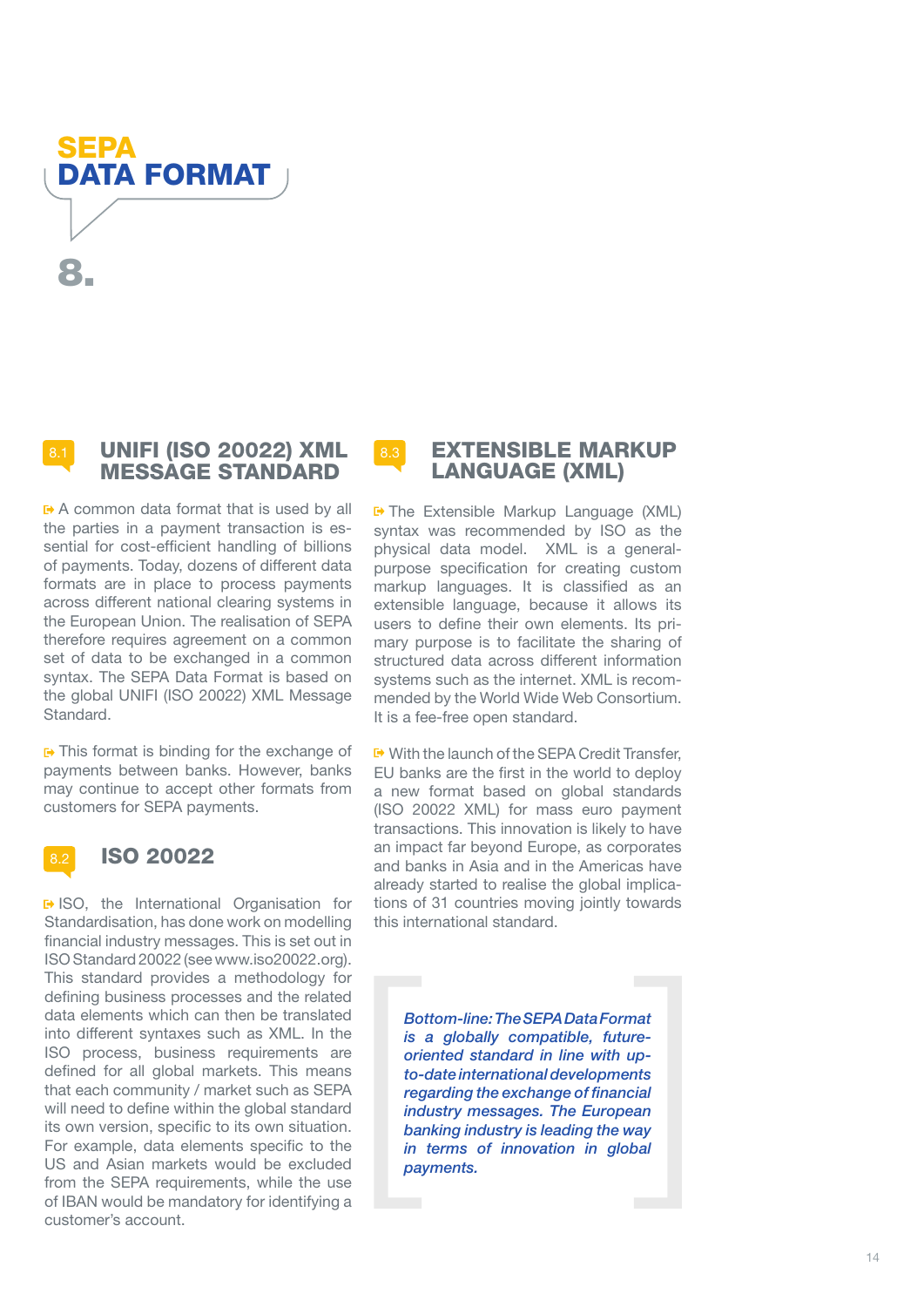<span id="page-14-0"></span>



#### 9.1 CUSTOMER-TO-BANK MESSAGES

With respect to the SEPA Credit Transfer Scheme Rulebook and the SEPA Direct Debit Scheme Rulebooks the EPC has developed specific Implementation Guidelines. These Implementation Guidelines detail the usage rules as defined by the EPC to be observed in the bank-to-bank relationship.

**□** The goal is to ensure a common and uniform interpretation of the SEPA standards by those professionals everywhere in SEPA who develop the technical basis for the processing of SEPA transactions between banks.

**■ Such specific Implementation Guidelines,** however, are not yet in place with respect to the use of the SEPA schemes in the customerto-bank area. As a result, Implementation Guidelines developed at national level to facilitate the initiation of a SEPA payment exist today which interpret the Rulebook differently.

■ Work has been carried out by the EPC to further enhance the Implementation Guidelines applying to the UNIFI (ISO 20022) XML customer-to-bank messages.

**□ These EPC guidelines are based on a** number of existing community guidelines. Harmonised specifications for the customerto-bank area are available in September 2008 for optional but strongly recommended implementation in February 2009 for SEPA Credit Transfer and in November 2009 for SEPA Direct Debit.

*Such guidelines are of particular importance to businesses and public administrations, respectively, in their communication with their banks.*

#### 9.2 E & M CHANNELS

 $E$  The EPC is currently developing electronic and mobile channels for the instruction of SEPA payments including necessary standards and security requirements. This will allow customers to initiate SEPA payments either online or via a mobile phone.



**□ The SEPA Direct Debit Scheme has been** designed to permit the development of additional features in response to customer needs.

■ Work has been undertaken to add to the Core Scheme mandates created through the use of electronic channels – called e-mandates. The inclusion of this new possibility for the creation of e-mandates brings further advantages to debtors: the debtor avoids the inconvenience of printing, signing and mailing a paper form to the creditor by using a fully electronic process.

 $\blacktriangleright$  The e-mandate facility is based on secure, widely used online banking services of the debtor bank. The debtor can re-use his online banking credentials. No additional means of identification are necessary. The EPC intends to deliver the e-mandate solution by end 2008.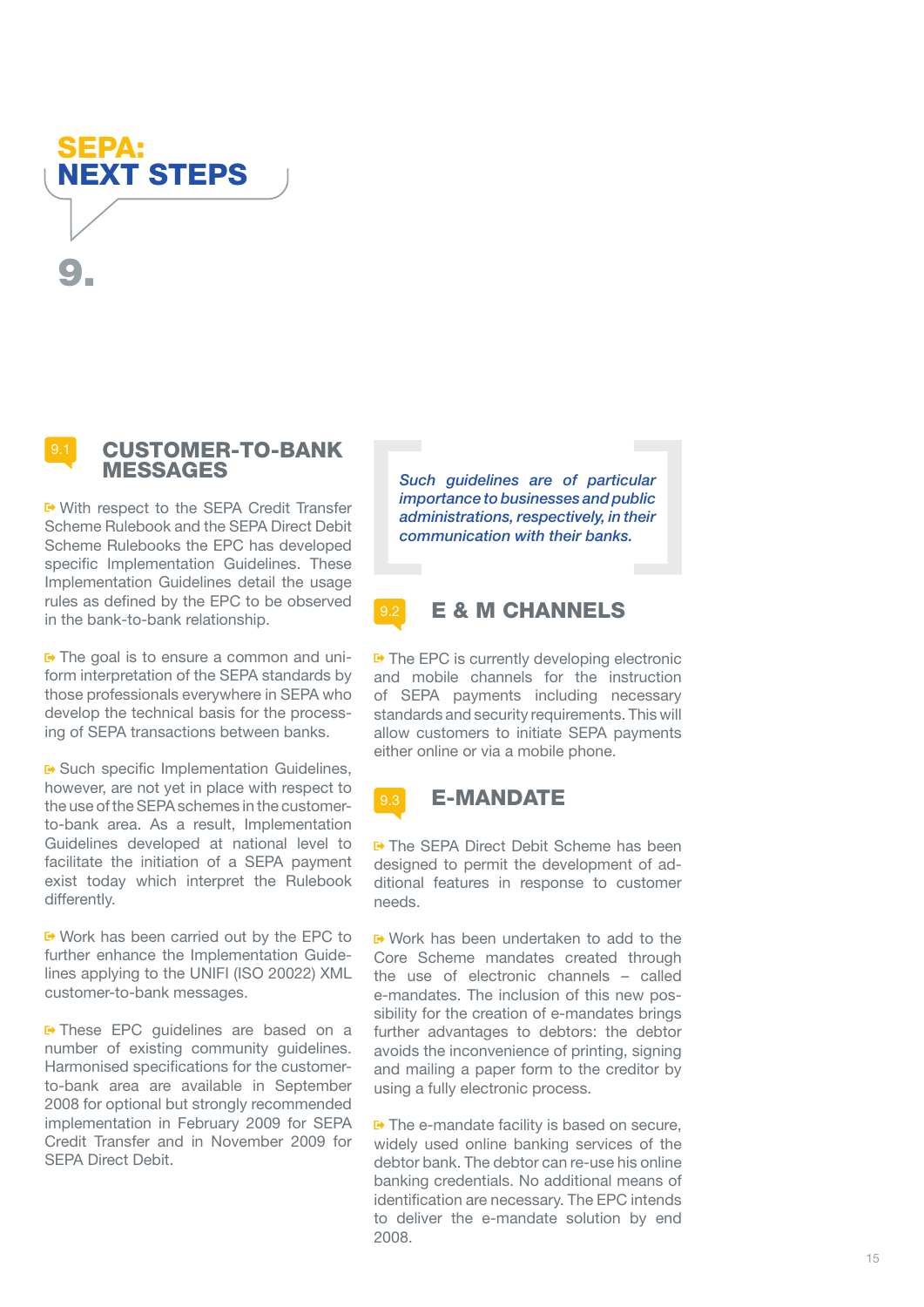<span id="page-15-0"></span>



■ Ultimately, the 'outcome' of a payment transaction must be communicated by a bank to the customer. This information takes place via electronic or paper-based reporting messages (reports, notifications and account statements) which inform a bank customer about payment transactions affecting his account.

**□ The ISO standards necessary to allow the** development of uniform reporting messages for SEPA transactions have only recently been approved by ISO itself. The opportunity of giving guidance (e.g. to create Implementation Guidelines) for the SEPA-wide use of these messages in the bank-to-customer communication is under consideration by the EPC.

9.5 E-INVOICING

E Electronic invoicing or e-invoicing is a solution for secure exchange of electronic invoices inclusive the relevant data between suppliers and buvers involving the upgrade of their sales and procurements systems.

 $F$  The purpose of electronic invoicing is to streamline the administration of the billing and payment process by eliminating paper handling for both buyers and suppliers. E-invoices can be archived in an electronic format making it easier and cheaper to retrieve them when necessary.

 $E$ -invoicing is a relatively new concept with few examples of local authorities and private sector organisations using it at the moment. The development of a European standard for e-invoicing is outside of the scope of the EPC. The EPC is closely monitoring the progress of an expert group set up by the European Commission, which is evaluating a way forward to define a European Electronic Invoicing Framework. It is believed by some that the availability of an e-invoicing standard would encourage the implementation of SEPA schemes, in particular by small and medium-sized enterprises.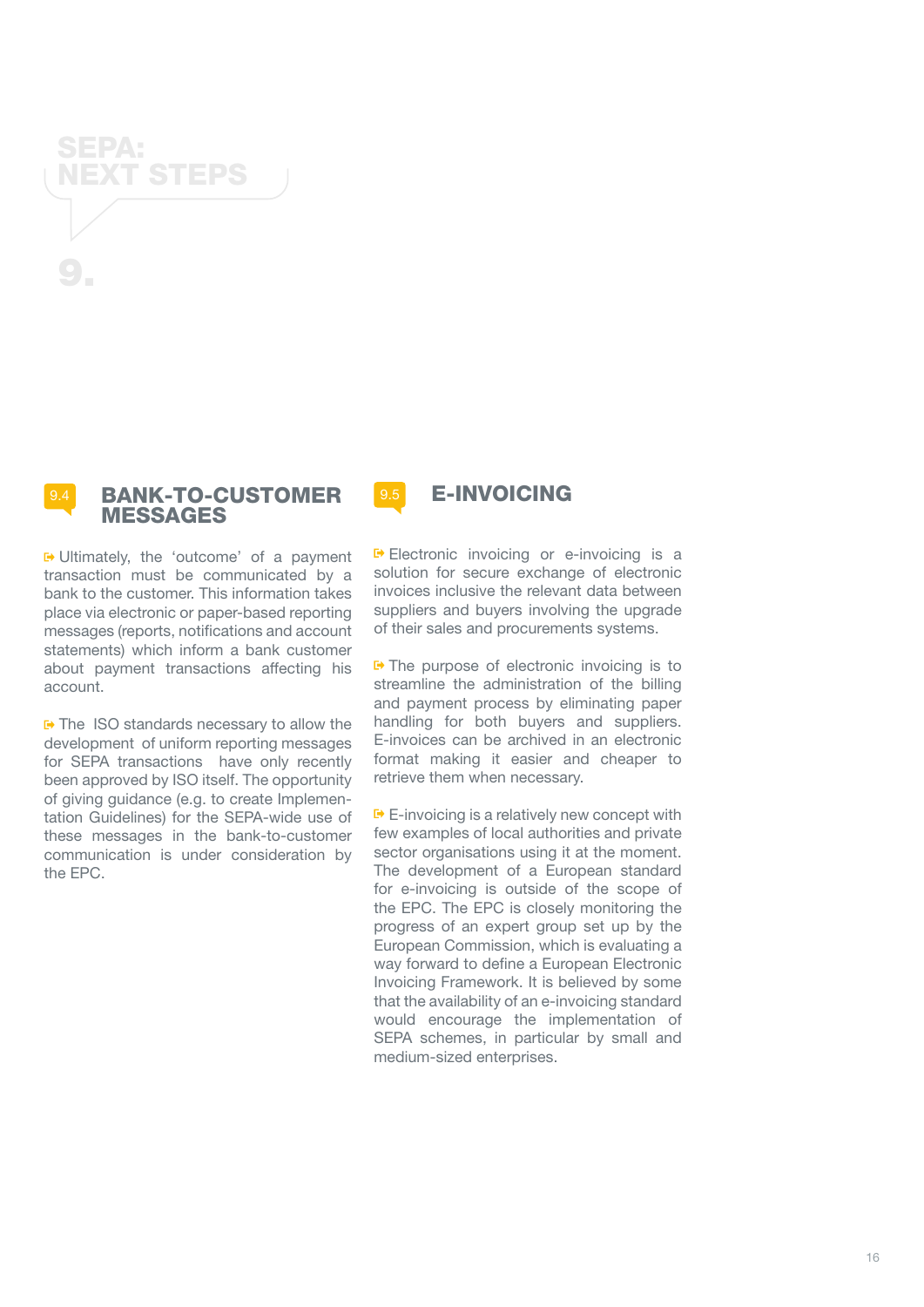# <span id="page-16-0"></span>10. HOW TO MAKE SEPA A SUCCESS

**■** The SEPA vision will not be realised via the existence of high-quality SEPA schemes and standards alone – just as the EU monetary union did not materialise simply because of the existence of euro notes and coins.

 $\rightarrow$  The vast majority of users never asked for SEPA payment instruments with a view to replacing national ones. SEPA is not a market-driven process. SEPA is an EU-wide policymakerdriven integration initiative designed to generate macro-economic benefits and technological innovation. Macro-economic benefits, however, may not be a key determining factor for individual businesses when it comes to investment decisions. Even when considering the substantial benefits of SEPA payment solutions, it has to be recognised that existing payment applications are generally viewed to work well. In other words, businesses may have other priorities than upgrading their payment processes.

> *SEPA is an EU-wide policymaker-driven integration initiative – not a market-driven process. It is therefore essential that the political initiators of the SEPA process create the incentives needed to facilitate the change-over for users.*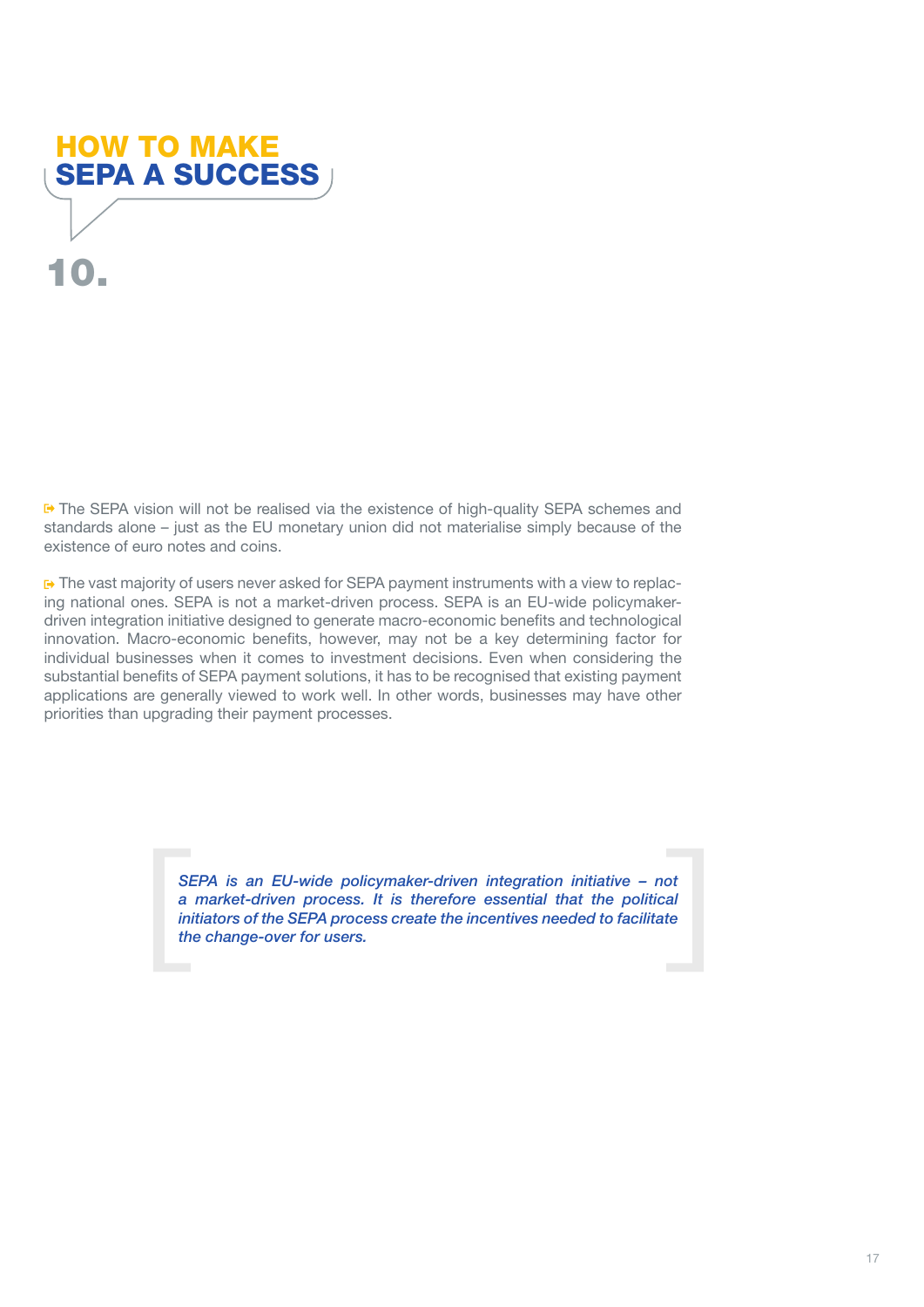

#### EUROPEAN COMMISSION:

- Secure the continued commitment of EU governments to the realisation of SEPA
- Create the appropriate regulatory and legal environment for the SEPA instruments to be implemented
- Provide support on a scale comparable to the introduction of the euro

#### EU GOVERNMENTS:

- Ensure consistent transposition of the Payment Services Directive (PSD) as of 1 November 2009
- Encourage and support SEPA implementation by public authorities at national, regional and local level. The buy-in of public administrations is of vital importance as the public sector generates more than 20 per cent of payment traffic in the EU
- Collectively agree end-dates for migration of the public sector to SEPA payment instruments
- Allocate the resources for SEPA implementation and migration in annual budgets **now**
- Require the use of SEPA standards in public procurements for payment services allowing banks to deliver SEPA payments services to any public administration in the SEPA area
- Design and implement incentives which will facilitate the change-over from legacy payment instruments to SEPA for the business community – such as granting tax breaks for early movers, for example
- Facilitate, if necessary, the continued use of existing direct debit mandates under the SEPA Direct Debit Scheme

#### EUROPEAN CENTRAL BANK:

- Differing balance-of-payments reporting requirements as established by various national central banks pose legal barriers to the concept of **one** domestic euro payments market and must be removed – immediately
- $\Xi$  For the change over to the euro a substantial communication budget was made available; a comparable communication effort should be afforded for SEPA implementation by the European Central Bank acting as a principle catalyst of the SEPA process

*At this point, the success of SEPA depends – above all – on the continued commitment and practical support of the political drivers of this project.*